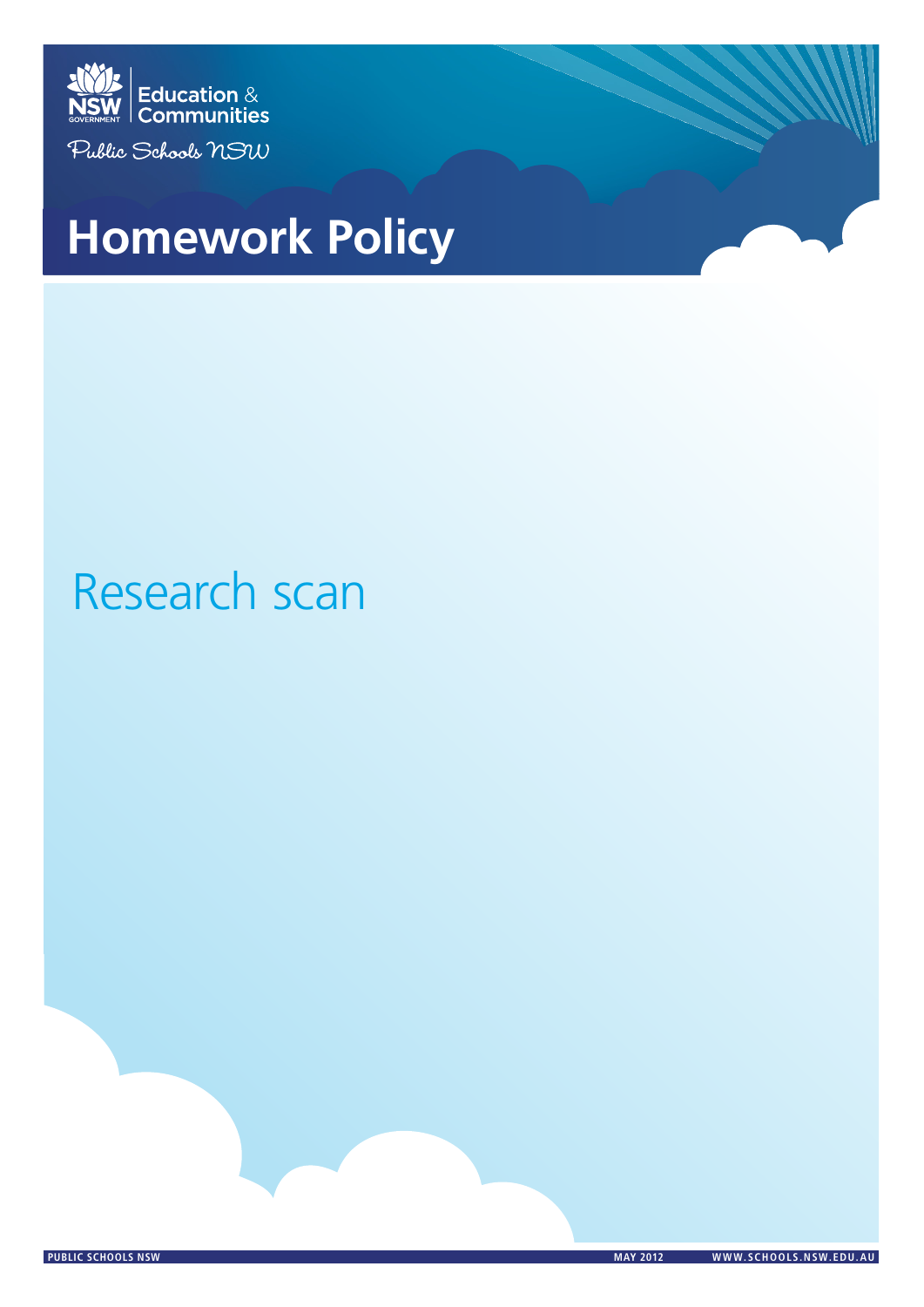# **Contents**

| About the Homework Policy: Research Scan                 |                |
|----------------------------------------------------------|----------------|
| Overview                                                 | 4              |
| Time devoted to homework                                 | 6              |
| Homework and student achievement                         | $\overline{7}$ |
| Parental involvement in homework                         | 10             |
| Homework and socioeconomic status                        | 10             |
| Teaching strategies to maximise the benefits of homework | 10             |
| <b>Research limitations</b>                              | 10             |
| References                                               |                |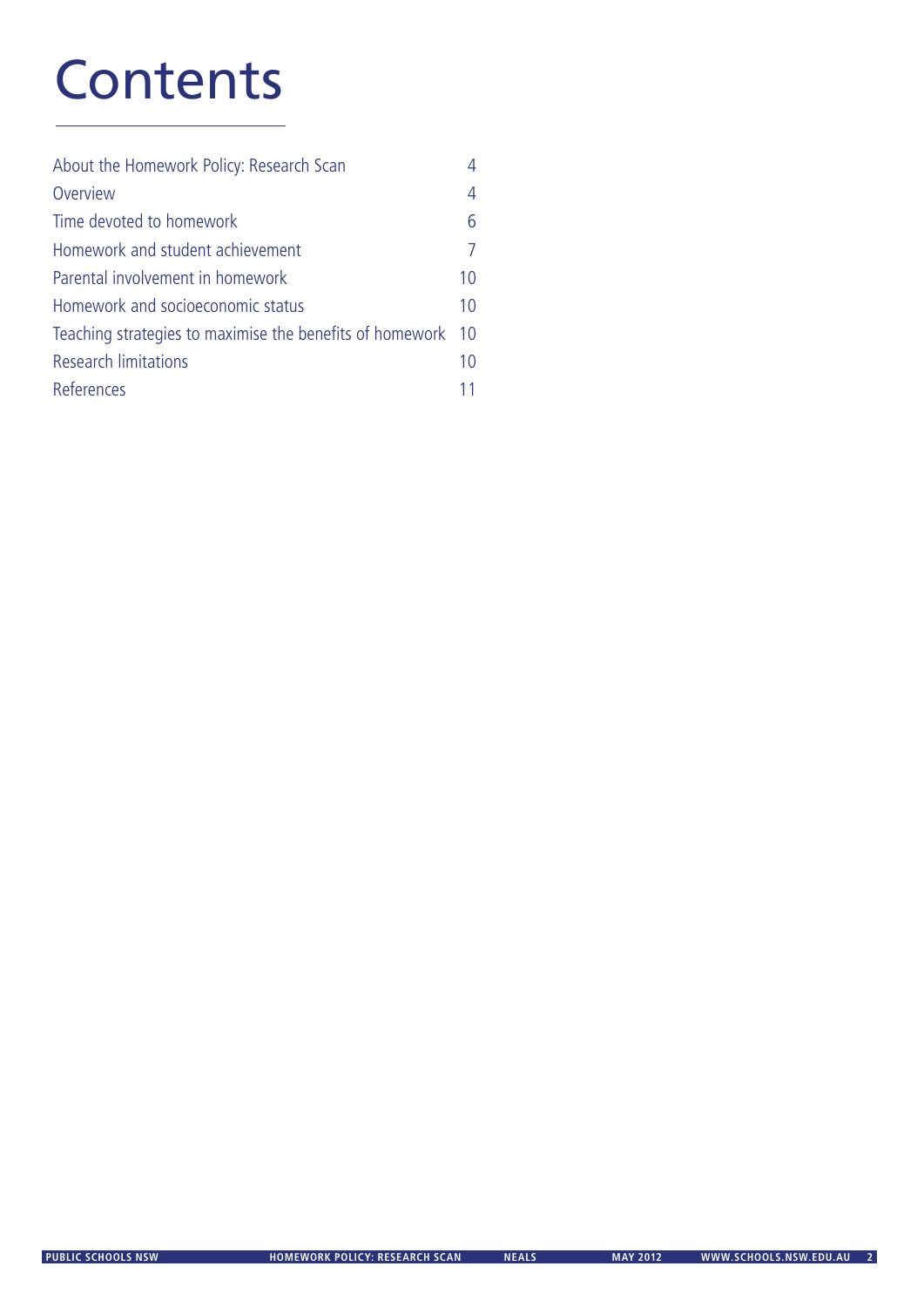# About the *Homework Policy: Research scan*

There are many differing views, within the educational community and beyond, about the purpose of homework, its value, and the amount of homework that should be set.

This *Homework Policy: Research Scan* summarises research on homework, considers strategies to maximise the benefits and examines in detail whether time spent on homework results in improved student achievement. It looks at both the Australian and the international context, by examining more than 50 national and international studies. The roles of parent involvement and socioeconomic status are also considered.

Searches were conducted using online databases and websites with homework-related content through the:

- **AEI:** Australian Education Index
- A+ Education via Informit Online
- **BEI: British Education Index**

Homework Policy: Research scan

- ERIC: Educational Resources Information Center (1966 present)
- OECD iLibrary.

The *Homework Policy: Research Scan* concentrated on research published after 2004, especially peerreviewed publications and publications that included a meta-analysis and evidence-based studies.

Of particular importance were four reviews of the research, namely Cooper, Robinson & Patall (2006), Dixon (2007), Queensland Government Department of Education and the Arts (2004), and Blazer (2009). The studies considered in the *Homework Policy: Research scan* were predominantly from the United Kingdom (UK) and the United States (US).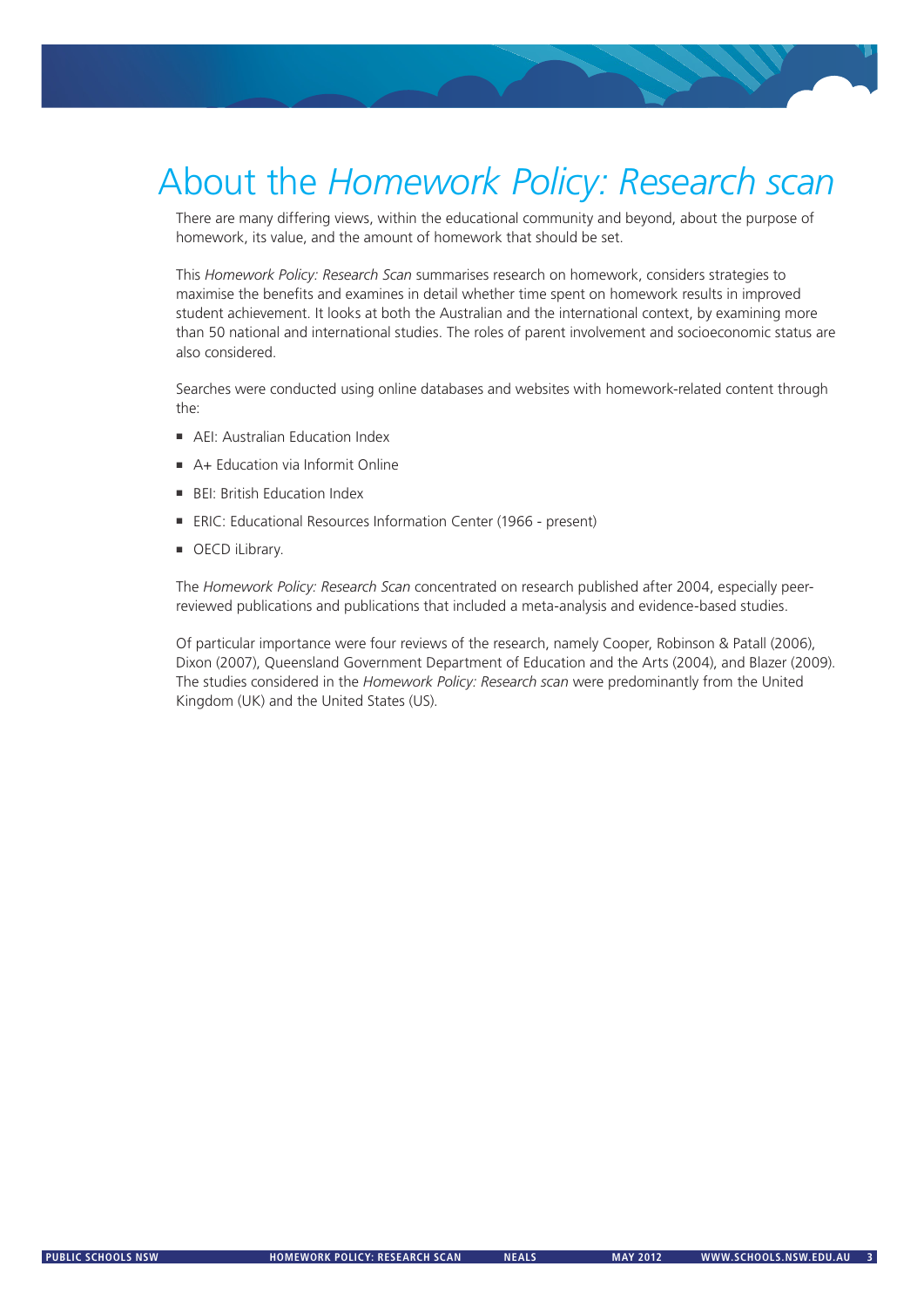#### **Overview**

#### Introduction

The evidence base regarding the benefits or otherwise of homework is not well developed. Results to date lack coherence, are complex, and often conflicting. Too many of the recommendations made in the literature are based on anecdote and speculation (Blazer, 2009; Trautwein, Lüdtke, & Pieper, n.d.). Longitudinal data is sparse and many of the longitudinal studies that do exist include only a small sample of students (Trautwein & Koller, 2003).

#### **Findings**

Homework is affected by more factors than most other instructional strategies: the home environment, student aptitude, motivation, and age may all influence homework's effect favourably or otherwise (Blazer, 2009).

While there is no consensus in the literature as to whether homework raises student achievement, homework advocates claim that homework does so by increasing total study time (Dettmers, Trautwein, & Lüdtke, 2009), covering more of the curriculum, and reinforcing work covered in class (Blazer, 2009; HMI for Education and Training in Wales, 2004).

They believe that through homework, students can learn to use resources effectively (Blazer, 2009) and develop good study habits (Blazer, 2009).

Supporters also claim that homework has non-academic benefits, especially for younger students (HMI for Education and Training in Wales, 2004), including:

- improving students' time management and organisational skills (Blazer, 2009; Dixon, 2007)
- improving attitudes toward school and showing that learning can take place outside of the classroom (Blazer, 2009; Cooper, 1989; Cooper, Robinson & Patall, 2006; Queensland Government Department of Education and the Arts, 2004; HMI for Education and Training in Wales, 2004)
- fostering a sense of personal responsibility and self-discipline (Blazer, 2009; Cooper, 1989; Dixon, 2007).

Blazer (2009) adds that homework may promote a greater parental appreciation of, and involvement in, schooling. Parental involvement in homework may improve students' homework completion rates and parents' attitudes toward their children's schools (Queensland Government Department of Education and the Arts, 2004). The research suggests that parents should be somewhat, but not too greatly, involved in their children's homework (Blazer, 2009).

A 2009 Canadian review reported that students in classes that are set more homework perform at a modestly to moderately superior level to those in classes that are assigned less homework, although no causal link could be established (Canadian Council on Learning, 2009).

Dr Sue Thomson, a Senior Research Fellow with the Australian Council for Educational Research, notes however, that many of the countries with the highest scoring students on achievement tests, such as Japan, Denmark, and the Czech Republic, assign little homework. Critics comment that it appears that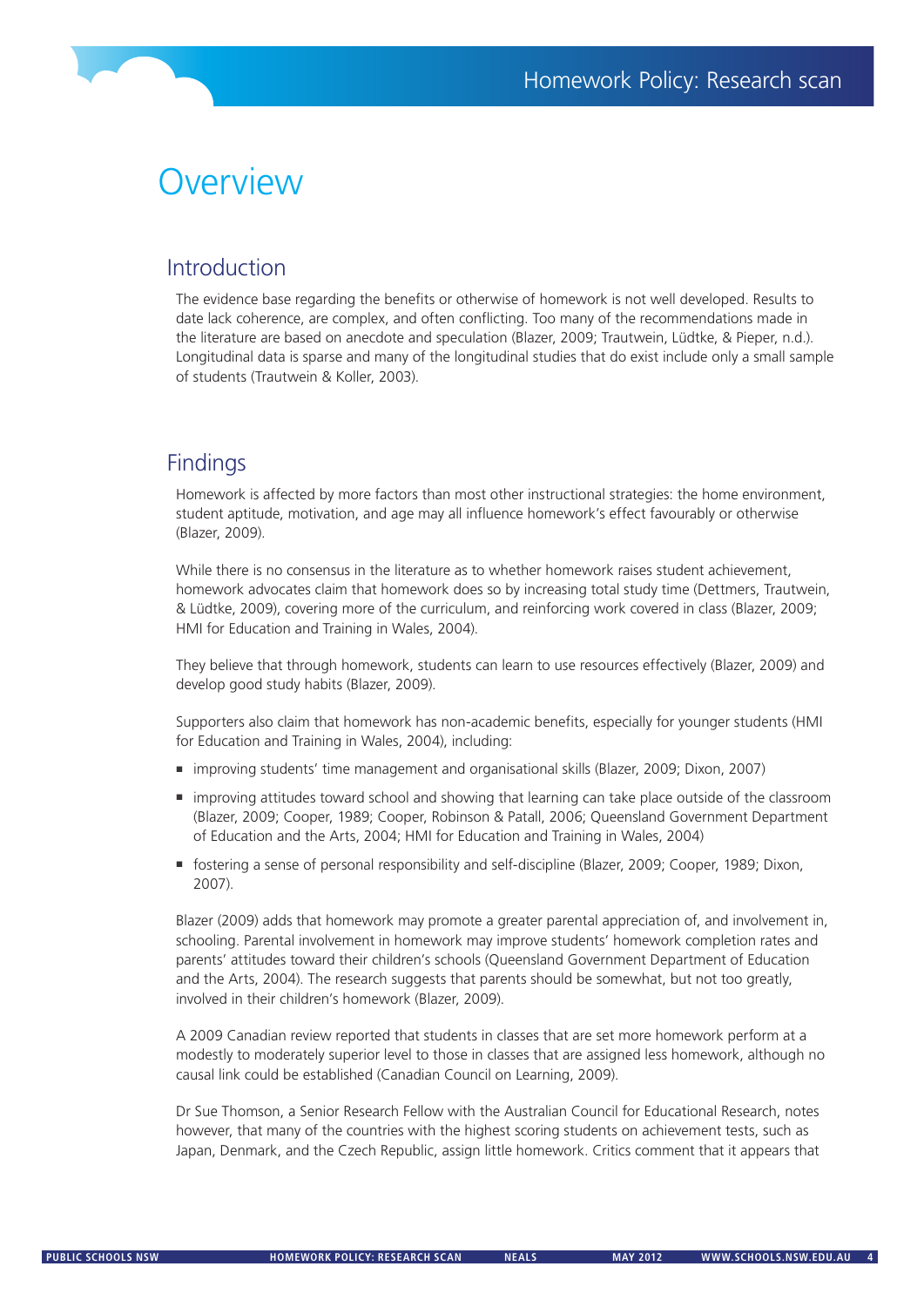the more homework a nation's teachers give, the poorer that country's results on the achievement tests (Thomson, quoted in Dixon, 2007).

Those who don't support homework argue that homework can widen social inequalities (Blazer, 2009). Children from poorer homes are likely to have more difficulty completing homework since they may work after school or have nowhere at home to study (Cooper, 1989; Cooper, Robinson & Patall, 2006; Dixon, 2007; Queensland Government Department of Education and the Arts, 2004).

Others doubt that there is credible evidence that homework yields non-academic benefits (Blazer, 2009). Hattie (2009) concludes that there is no evidence that homework helps students develop time management skills. One recent Australian study found that there has been no research done on whether homework teaches responsibility, self-discipline, or motivation (Moorman & Haller, 2011). Nevertheless, there is some evidence, in the case of US after-school homework programs, that homework improves students' motivation, self-confidence, and study habits. There is, however, no consistent proof that it lifts academic performance (Blazer, 2009).

As a teaching strategy, homework can have major limitations. Since the work is done in the absence of a qualified teacher and there is no control over who actually completes the homework (Blazer, 2009; Hattie, 2009) cheating is likely to be commonplace (Blazer, 2009; Cooper, 1989; Forster, 2000).

Opponents also warn that homework can inhibit independent learning because students become preoccupied with work assigned by someone else (Blazer, 2009). It can curtail the time available for other activities, such as sports and community activities (Blazer, 2009; Cooper, 1989; Cooper & Valentine, 2001; Dixon, 2007; Forster, 2000). There is evidence that homework does cause stress for students (Blazer, 2009) and it may even create tension between parent and child (Blazer, 2009; Cooper, 1989).

#### In summary

- The 'more homework the better' view has no research support (Cooper, H, 2001). Homework for All – In Moderation, *Educational Leadership*, 58(7), cited in Queensland Government Department of Education and the Arts, 2004).
- The quality of the homework assigned is likely to be more important than the quantity (Canadian Education Association, & Ontario Institute for Studies in Education, 2010).
- Homework must be purposeful and relevant to student needs and should not jeopardise the right of children to enjoy a balanced lifestyle (Dixon, 2007).
- The amount of homework and time spent on it should accord with the student's age and developmental level (Canadian Council on Learning, 2009).
- **Effort spent on homework is a stronger correlate of academic achievement than time spent on** homework (Canadian Council on Learning, 2009).
- Year level appears to be a determinant of homework's academic effectiveness (Blazer, 2009; Cooper, 1989).

Most researchers conclude that for primary students, there is no evidence that homework lifts academic performance. There is only a small correlation between homework and achievement in middle school (Cooper, 1989; Walker, 2011). Only in the senior years of high school does homework clearly raise academic performance.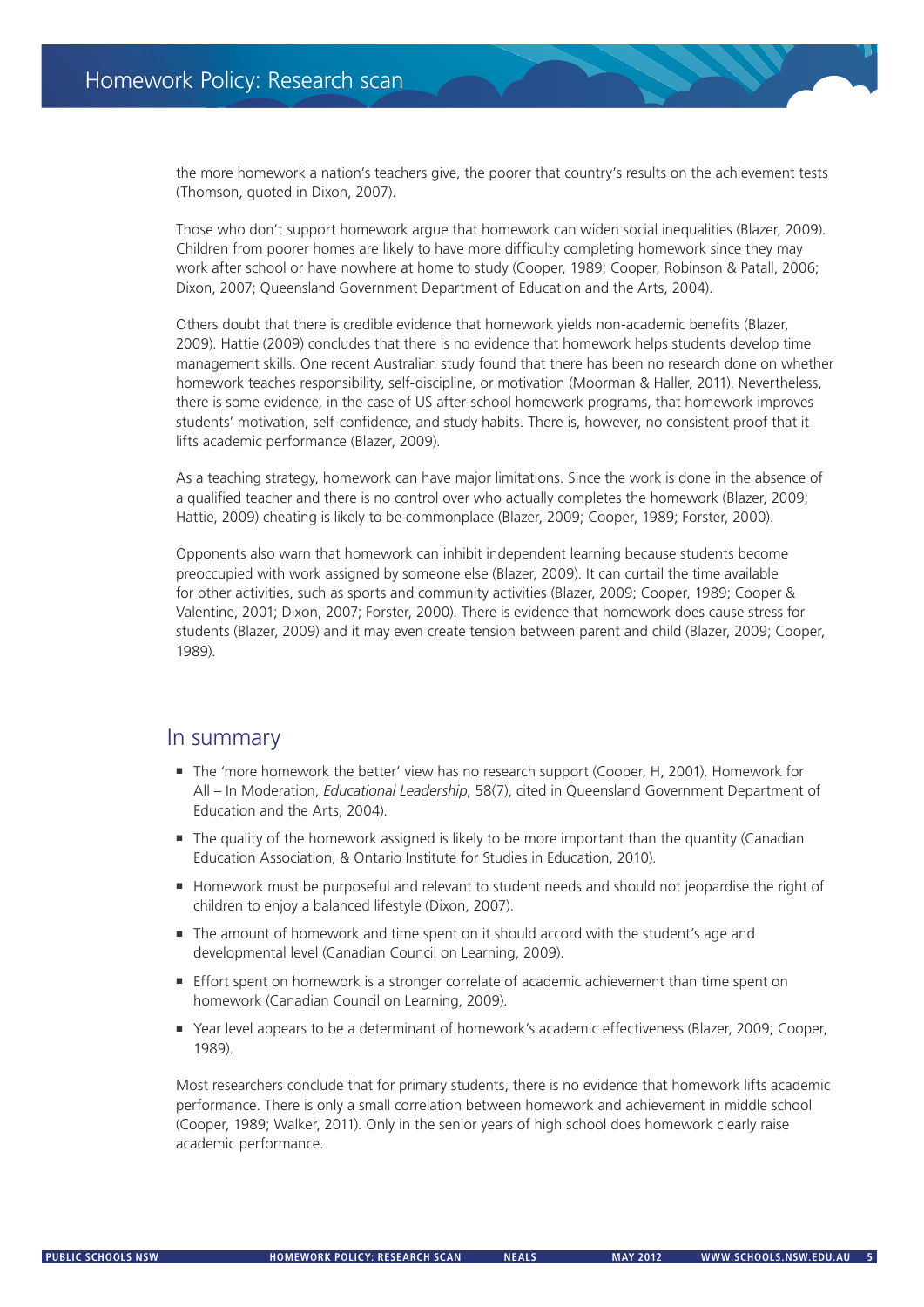

#### Time devoted to homework

The amount of time students should spend on homework is a contentious and complicated issue.

A 2006 Australian study observed that the average amount of homework set for Australian students is a maximum of 30 minutes per day for students up to Year 4, escalating to around 45 to 90 minutes per day for Year 9 students. In Years 11 and 12, homework can involve from one to three hours per night, with a further six hours on weekends during exam periods (Marionos, S., Homework: Do Kids Need It?', *Good Medicine*, March 2006, cited in Dixon, 2007).

Average OECD time spent by 15-year-olds on homework "or other study" set by their teachers for all subjects in 2003 was 5.9 hours per week; for Australia 5.7 hours (OECD & PISA, 2004).

US researchers conclude that the ideal amount of time students should spend on homework is between one and a half and two and a half hours per night for high school students, and about one hour per night for middle school students. For primary students, the limited number of available studies indicate that smaller amounts of homework (no more than 20 minutes per night) may help to improve study skills and work habits, but will not directly lift achievement (Blazer, 2009).

Other studies from the US and the UK indicate that Year 1 students should do no more than 10 minutes of homework per day, with the amount increasing by up to 10 minutes per day for each year level up to a maximum of two hours per day in Year 12 (Cooper, H. 'Homework for All – In Moderation' cited in Queensland Government Department of Education and the Arts, 2004).

#### National overview

The current NSW Department of Education and Communities Homework Policy does not suggest recommended times for homework. No formal homework is anticipated for Kindergarten, but informal activities like reading to children at home and involving them in family activities are encouraged to assist with the development of literacy and numeracy skills.

In the primary years of schooling, there is an emphasis on reading as part of homework, while other homework may be spread across all areas of the curriculum. Homework is set on a regular basis in most subjects in Years 7-12. Homework demands increase as students move into senior high school.

(Refer: http://www.curriculumsupport.education.nsw.gov.au/policies/homework/index.htm)

Earlier NSW policies suggested no homework be set before Year 5. The total amount of prescribed homework was not to exceed 45 minutes for three evenings per week in Year 5. This gradually increased to a maximum of one and a half hours per evening in Year 9 (*The Education Gazette*, 1951; NSW Department of Education, 1968).

The Victorian Department of Education and Early Development (2012) stipulates the following indicative hours:

- Early Years (Prep-Year 4) not more than 30 minutes per day and not on weekends or vacations
- Middle Years (Years 5-9) 30 to 45 minutes per day in Year 5 to 45-90 minutes per day in Year 9
- For later Years (Years 10-12) from 1 to 3 hours per night a week and up to 6 hours on weekends during peak VCE periods.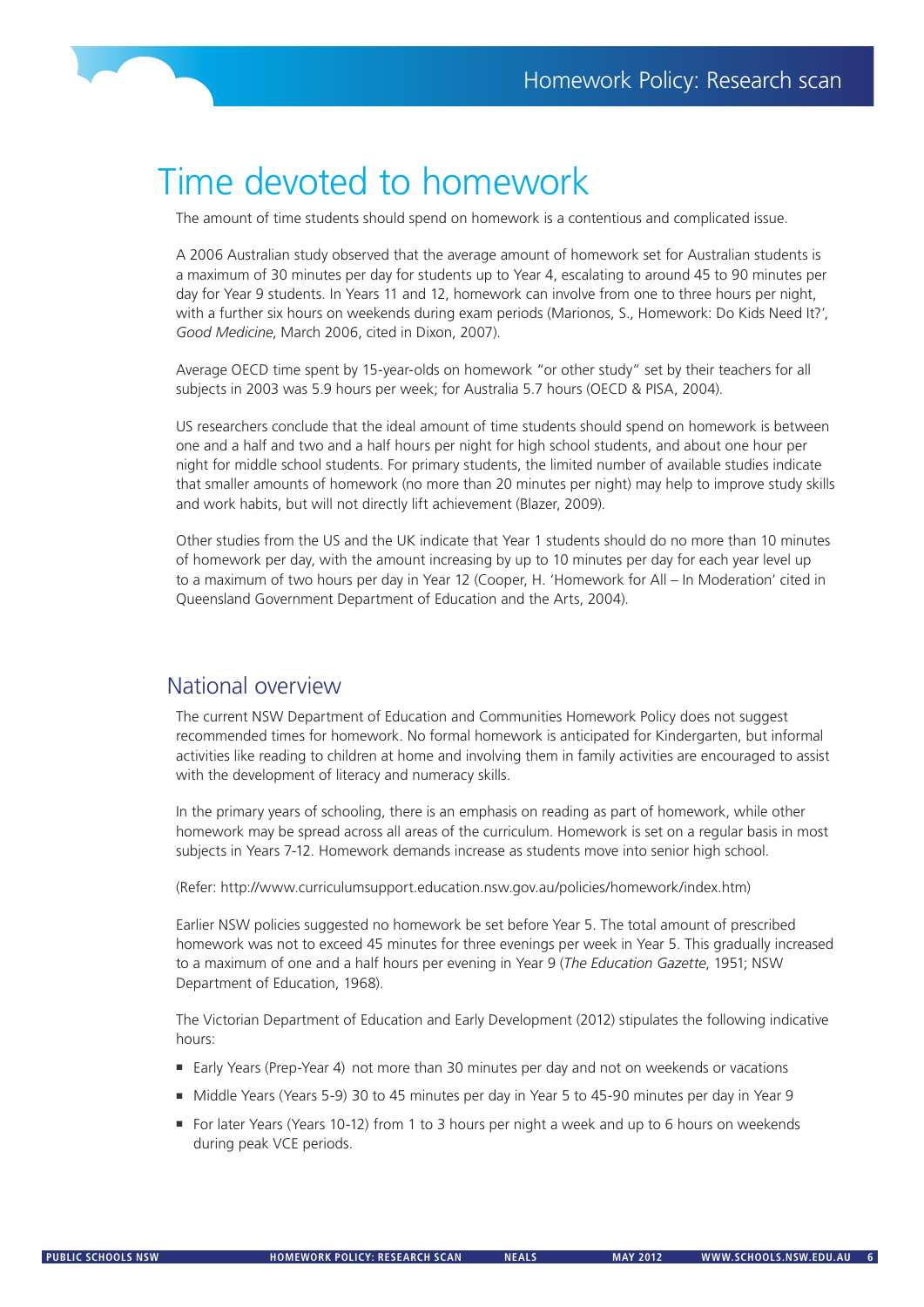The Queensland Department of Education, Training and the Arts (2012) suggests the following times:

- **Prep Year generally students are not set homework**
- Years 1, 2, 3 could be up to but generally not more than an hour each week
- Years 4 and 5could be up to but generally not more than 2-3 hours each week
- Years 6 and 7could be up to but generally not more than 3-4 hours each week
- Years 8 and 9 could be up to but generally not more than 5 hours each week
- For Years 10, 11 and 12 times vary according to the learning needs and individual programs of learning.

The Education Departments in Western Australia, the Northern Territory, South Australia, Tasmania and the ACT, have statements or policies regarding homework, however, recommended hours are not provided.

#### International overview

A report analysing the data from the 2006 cycle of the Programme of International Student Assessment (PISA)<sup>1</sup> concluded that for 15-year-olds, 51% of the students surveyed spent some time, but less than two hours per week, completing homework or studying by themselves in science and mathematics; 54% devoted a similar quantity of time learning the language of instruction. These percentages differed widely among countries. For example, in science, over 50% of students in the partner countries of the Russian Federation, in Jordan, Tunisia and Azerbaijan spent two hours or more per week doing homework or studying by themselves, while only 15% or less of students in Japan, Finland, Denmark, Sweden did so (Borgonovi, Ikeda, Park, PISA & OECD, 2011).

The UK Department of Education and Skills (2012) provides the following suggested hours for school children:

- Years 1 and  $2 60$  minutes per week
- Years 3 and  $4 90$  minutes per week
- Years 5 and  $6 30$  minutes per day
- Years 7 and  $8 45$  to 90 minutes per day
- Year  $9 60$  to 120 minutes per day
- Years 10 and 11 90 to 150 minutes per day.

In the US, the average student in recent years across all grade levels completes less than one hour of homework per night, an amount that has not changed significantly in at least two decades. (Blazer, 2009; Gill, B. & Schlossman, S. (2007). A Nation at Rest: The American Way of Homework. *Educational Evaluation and Policy Analysis*, 25(3), cited in Dixon, 2007). Between 25% to 50 % of American students report that they have no homework at all (Blazer, 2009).

Overall, it appears that some homework is preferable to too much or none at all, but the time devoted to homework must accord with the student's age and stage of development (Queensland Government Department of Education and the Arts, 2004).

<sup>1</sup> The Program for International Student Assessment (PISA) is a worldwide evaluation in OECD member countries. PISA is an international assessment of the reading, science and mathematical literacy of 15-year-old students. It takes place in three-year cycles.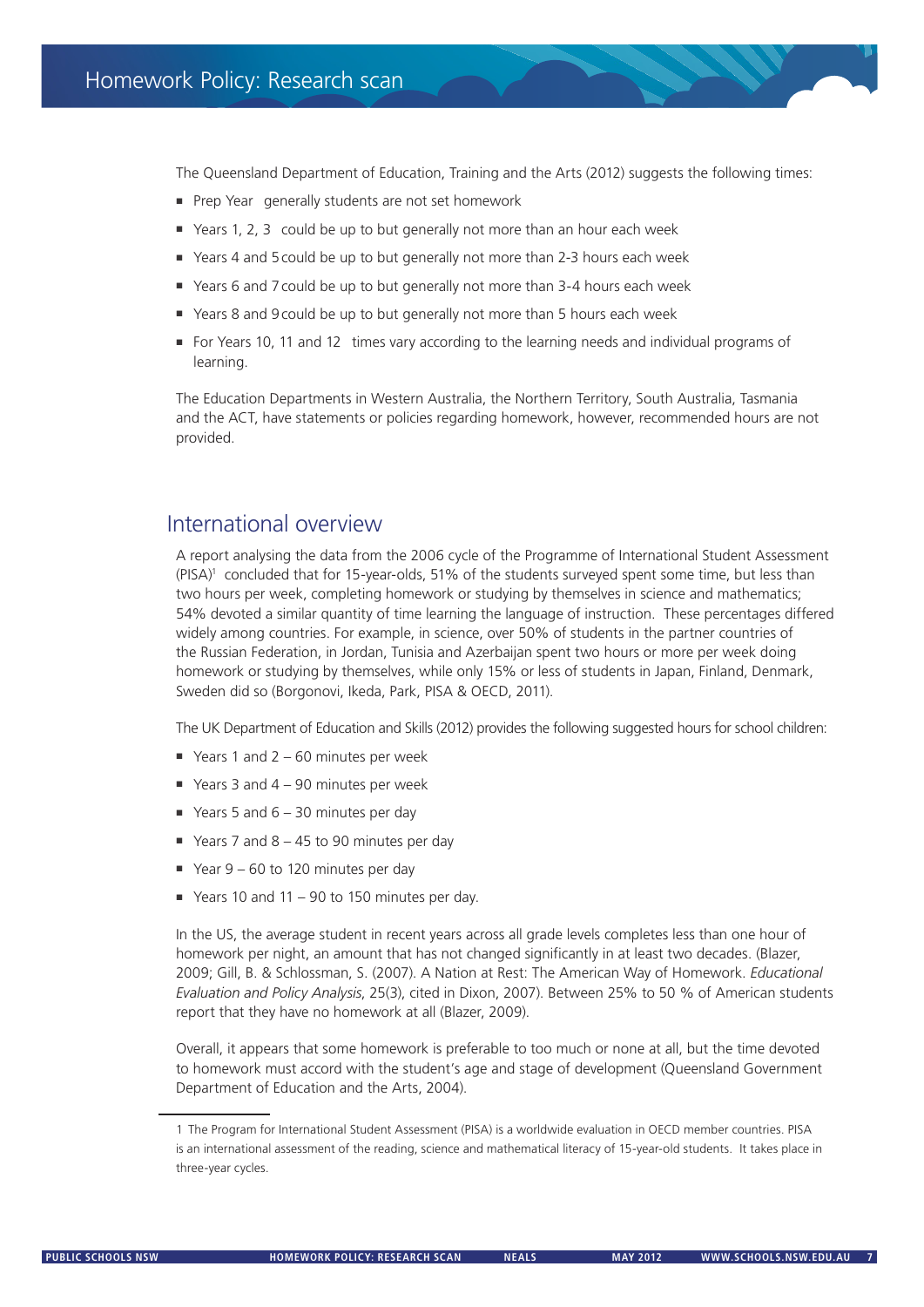

# Homework and student achievement

There is no consensus in the literature as to whether homework raises student achievement. Many respected studies have found that homework has limited effect on student achievement (Blazer, 2009; Dixon, 2007; Queensland Government Department of Education and the Arts, 2004).

Cooper and Valentine (2001), following a quantitative synthesis of research, found a small positive correlation between student achievement and homework, but only for secondary school students (Dixon, 2007). A UK study of 20,000 pupils aged 11 years old concluded that there is no evidence that homework in primary schools leads to improved academic performance (Farrow, S., Tymms, P., & Henderson, B. (1999); Homework and Attainment in Primary Schools. *British Educational Research Journal*, 25(3), cited in Dixon, 2007).

A 2009 Canadian review of the literature reported that students in classes that are set more homework perform at a modestly to moderately superior level to those in classes that are assigned less homework, although no causal link could be established (Canadian Council on Learning, 2009).

Cooper et al (2006) are persuaded by the US literature that homework is positively related to academic achievement with larger benefits at the secondary level than at the primary level.

One recent study analysed the TIMSS<sup>2</sup> 2007 results. It concluded that for 9 to 10-year-olds in mathematics and science, assigning homework raises achievement:

*"... assigning homework in all lessons compared to never assigning homework increases student test scores by 3.2 points, which is 4.4 percent of a standard deviation. This estimate is not sensitive to the inclusion of student fixed effects. The effect of assigning homework is largest in the US, Austria and Australia where it amounts to 14-21 percent of a standard deviation. For most other countries we find an effect of homework of about the same magnitude as the average effect."* (Rønning & Falch, 2011)

It is likely that homework is more effective in mathematics. A multilevel analysis of US 7th grade mathematics students indicated that completing frequent homework assignments in mathematics is positively associated with achievement gains at the class level, but that lengthy assignments do not show positive effects (Trautwein, U., Köller, O., Schmitz, B., & Baumert, J. (2002); Do Homework Assignments Enhance Achievement? A Multilevel Analysis of 7th Grade Mathematics. *Contemporary Educational Psychology,* 2, cited in Trautwein, Lüdtke, & Pieper, n.d.). Another study found that mathematics homework has a large and statistically meaningful effect on maths test scores, but that additional homework in science, English and history has little to no effect on their respective test scores (Eren & Henderson, 2011).

PISA 2003 reveals that students expending more time on homework overall are likely in most countries to do better in mathematics, but the size of the difference is generally small (PISA & OECD, 2010). The strength of the association diminishes considerably once socioeconomic background and school track (the allocation of students into different schools or classes) are controlled (Dettmers et al, 2009).

<sup>2</sup> The Trends in International Mathematics and Science Study (TIMSS) is an international assessment of the mathematics and science knowledge of for students in Year 4 and Year 8. TIMSS reports every four years. Australia has participated in all five cycles.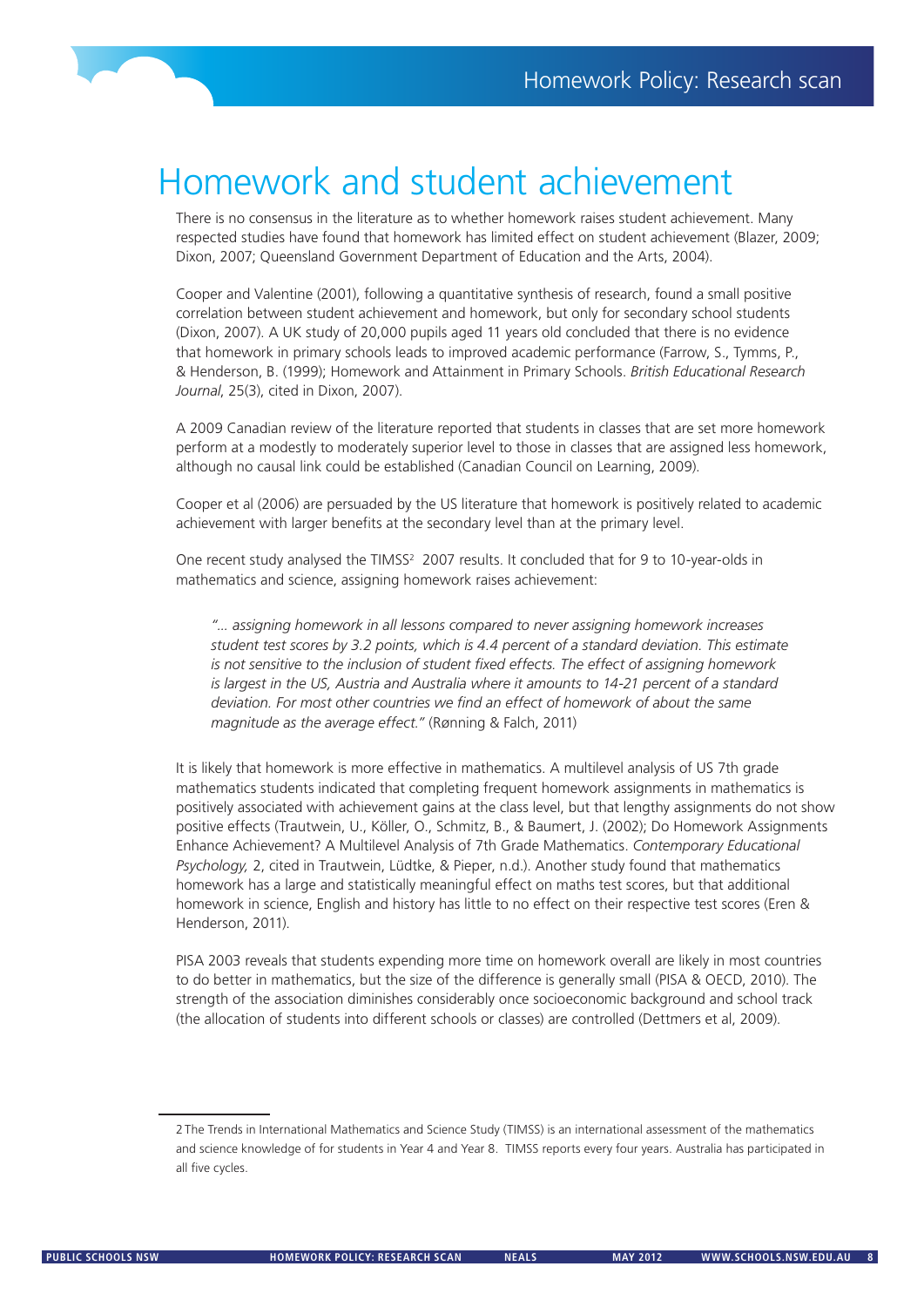The relationship between time spent on homework and academic achievement may be nonlinear. An increase in the amount of homework can initially lead to academic improvement but further increases can lead to lower academic improvement. Homework may be more productive when teachers set moderate amounts, rather than a very small or a great amount of homework (Blazer, 2009). It is widely accepted by academic analysts that the amount of homework and time spent on it should accord with the student's age and development (Canadian Council on Learning, 2009). More time on homework in the early childhood years is found to relate to lower achievement but, in the middle and high school years, it correlates with higher achievement. For high school students, at least one hour of homework per week is positively correlated with achievement (this positive relationship was still evident when less homework was completed), but was not entirely apparent when students report doing more than two hours each night. There seems to be a point of diminishing returns. The 'more homework the better' view has no research support (Cooper, H. (2001). Homework for All – In Moderation, *Educational Leadership*, 58(7), cited in Queensland Government Department of Education and the Arts, 2004).

The homework provided for students is not always age appropriate. One study revealed that in Australia there are few differences in homework practices across Years 2, 4 and 6. (Warton, P. (1997). Learning About Responsibility: Lessons from Homework. *British Journal of Educational Psychology*, 67, cited in Queensland Government Department of Education and the Arts, 2004).

No homework at all may be harmful. A recent Australian literature review concluded that there is a negative impact on academic achievement where no homework is done or it is badly done (Bryan, T., Burstein, K., & Bryan, J. (2001); Students with Learning Disabilities: Homework Problems and Promising Practices. *Educational Psychologist*, 36(3), cited in Queensland Government Department of Education and the Arts, 2004).

Dr Sue Thomson, a Senior Research Fellow with the Australian Council for Educational Research, notes that many of the countries with the highest scoring students on achievement tests, such as Japan, Denmark, and the Czech Republic, assign little homework. Critics comment that it appears that the more homework a nation's teachers give, the poorer that country's results on the achievement tests (Thomson quoted in Dixon, 2007).

There is little research on a student's ethnicity, socioeconomic status or aptitude as a moderator of the homework-achievement link (Dixon, 2007; Blazer, 2009).

Homework quality has been found to predict homework effort, as measured by the percentage of homework assignment attempted and homework compliance (Trautwein & Ludtke, 2009). Better quality homework may motivate students to devote more effort. Effort is positively associated with achievement and achievement gains (Trautwein, 2007). The Homework-Achievement Relation Reconsidered: Differentiating Homework Time, Homework Frequency, and Homework Effort. *Learning and Instruction*, 17, cited in Trautwein & Ludtke, 2009).

Year level is a determinant of the academic effectiveness of homework (Blazer, 2009; Cooper, 1989). Most researchers conclude that for primary students, there is no evidence that homework lifts academic performance. There is only a small correlation between homework and achievement in middle school (Cooper, 1989; Walker, 2011). Only in the senior years of high school does homework clearly raise academic performance. One Australian researcher reports that at the senior high school level, homework raises the achievement of about 45 % of students (Walker, 2011).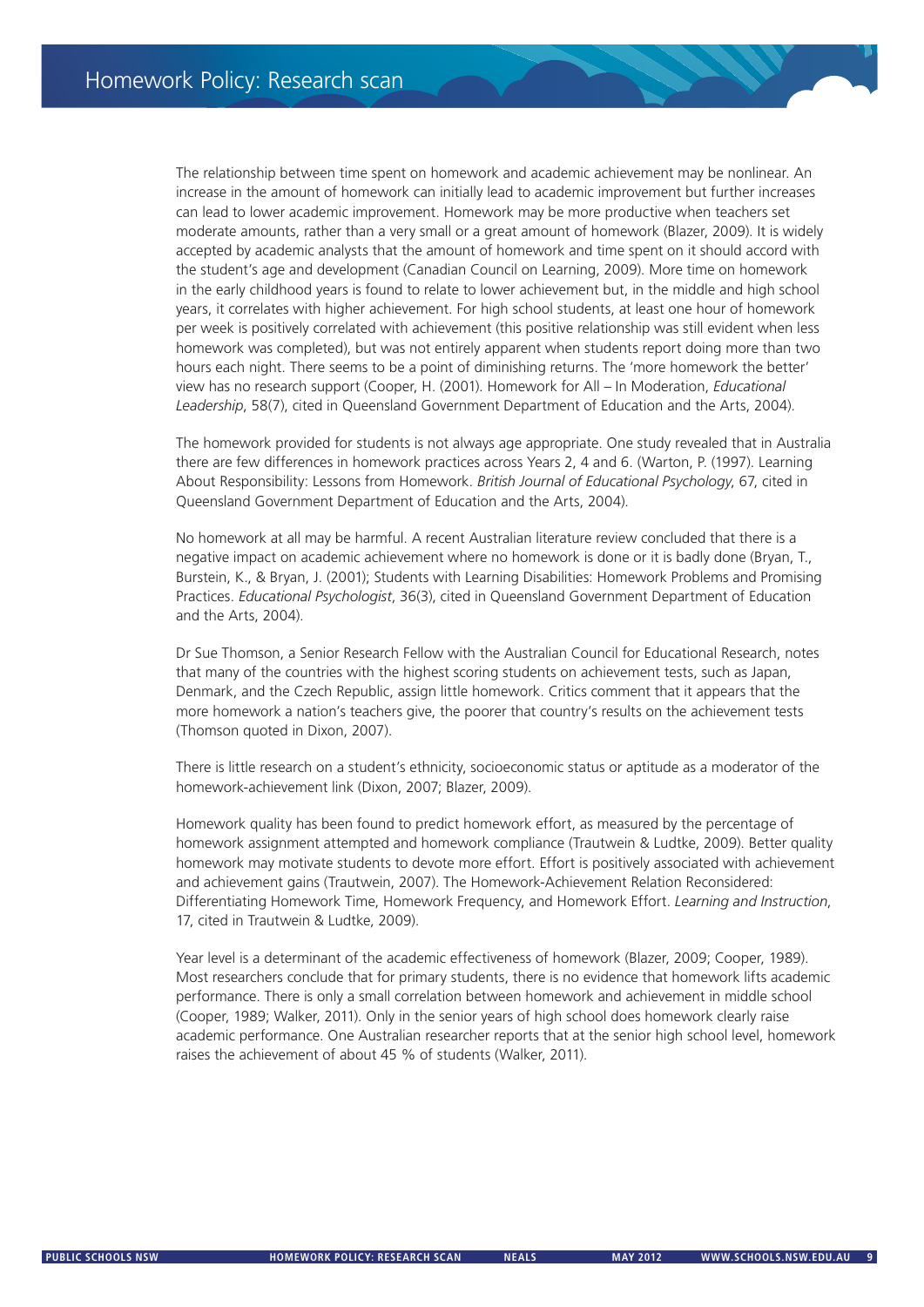

The Center for Public Education concludes that:

*"Homework appears to provide more academic benefits to older students than to younger students, for*  whom the benefits seem to lie in non-academic realms, such as in improving study skills and learning *structure and responsibility. The amount of homework provided to younger students may therefore be less important than simply assigning something to help them establish routines and learn personal responsibility."* (Center for Public Education, 2007) Research Review: What Research Says About the Value of Homework. Retrieved January 13, 2012, from http://www.centerforpubliceducation.org quoted in Blazer, 2009).

The quality of the homework assigned is likely to be more important than the quantity (Canadian Education Association, & Ontario Institute for Studies in Education, 2010). Any impact on achievement is more likely to arise from effort than time. Effort spent on homework is a stronger correlate of academic achievement than time spent on homework (Canadian Council on Learning, 2009).

Aptitude and socioeconomic context are key factors. Weaker learners may require additional time to complete the same amount of homework. Students from a low socioeconomic background may have their good homework practices undermined by inadequate home learning conditions. The parents of some children may not be able to provide sufficient advice or support (OECD & PISA, 2004).

Homework involves a complex interaction of many influences. Conclusions about homework must be contextualised in terms of year level, socioeconomic status, and subject area (Canadian Council on Learning, 2009).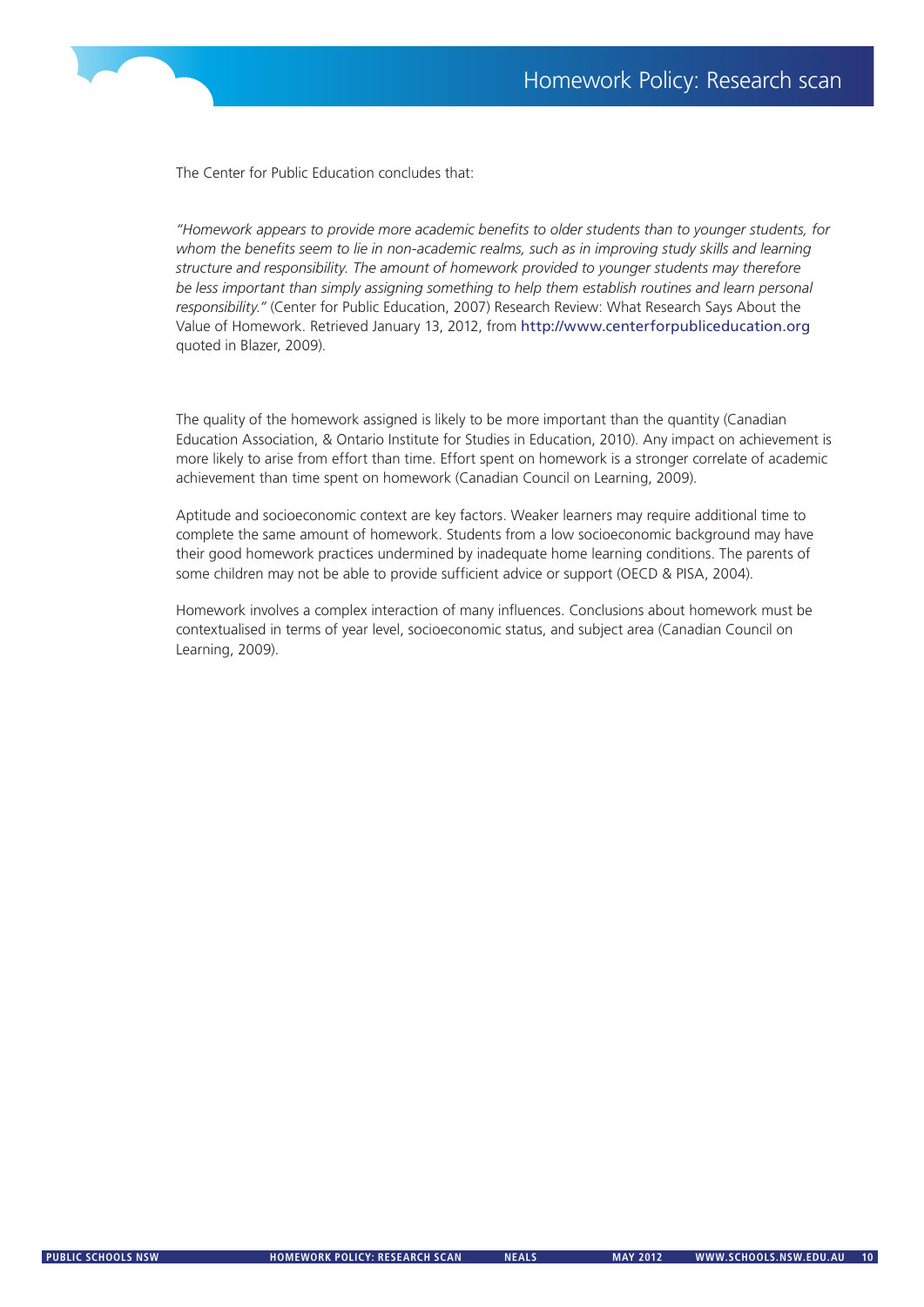#### Parental involvement in homework

Parents of younger children are more likely to be actively involved with their children's homework (Queensland Government Department of Education and the Arts, 2004). Parental involvement in homework can improve students' homework completion rates and parents' attitudes toward their children's schools. (Queensland Government Department of Education and the Arts, 2004). One Australian study found that positive parental involvement in homework correlates with higher levels of student achievement (Horsley & Walker, 2008). Another, that any impact of parents' involvement on student achievement is not substantial (Blazer, 2009), except among the youngest students, it is negligible to nonexistent (Patall, Cooper, & Robinson, 2008).

There are risks in encouraging parents to assist with homework. Parents can confuse children by using different instructional techniques to the teacher or can even undermine their child's sense of academic autonomy (Cooper & Valentine, 2001). The research suggests that parents should be somewhat, but not too greatly, involved in their children's homework (Blazer, 2009). Attitudes about homework, feelings of personal competence and self-regulatory strategies are particularly susceptible to parental influence (Hoover-Dempsey, Battiato, Walker, Reed, Dejong, & Jones, 2001).

## Homework and socioeconomic status

It is likely that more children from poorer homes will have part-time jobs or other family duties or a physical environment that is unsuitable for doing homework. A 2011 OECD Economic Survey of the United Kingdom (based on PISA data) found that in the UK, time spent on homework is much more highly correlated with socioeconomic status than in other OECD countries (OECD, 2011).

## Teaching strategies to maximise the benefits of homework

The effectiveness of homework relies on the quality of tasks (Walker, 2011; CEA & OISE, 2010). Trautwein and Ludkte (2009) use multilevel modelling to show that homework quality predicts homework motivation and homework effort. There is modest evidence that homework that engages students in active learning enhances achievement (Canadian Council on Learning, 2009; CEA & OISE, 2010).

It is likely that homework quality is enhanced when the principles of effective pedagogy are utilised (Trautwein & Ludtke, 2009). Homework must have a clear purpose. Teachers should ensure that students fully understand what they are supposed to learn (Blazer, 2009). It must be tailored to the audience. The amount should reflect the student's age and stage of development with expectations differing across early, middle and senior learning phases (Dixon, 2007). Its limitations cannot be ignored. It should not be used to teach new material (Protheroe, 2009). Students describe more negative emotions when doing homework than class work (Walker, 2011). Many students need additional support with both the academic and logistical aspects of homework (Blazer, 2009).

It is clear that homework must be purposeful and relevant to student needs and that it should not jeopardise the right of children to enjoy a balanced lifestyle (Dixon, 2007).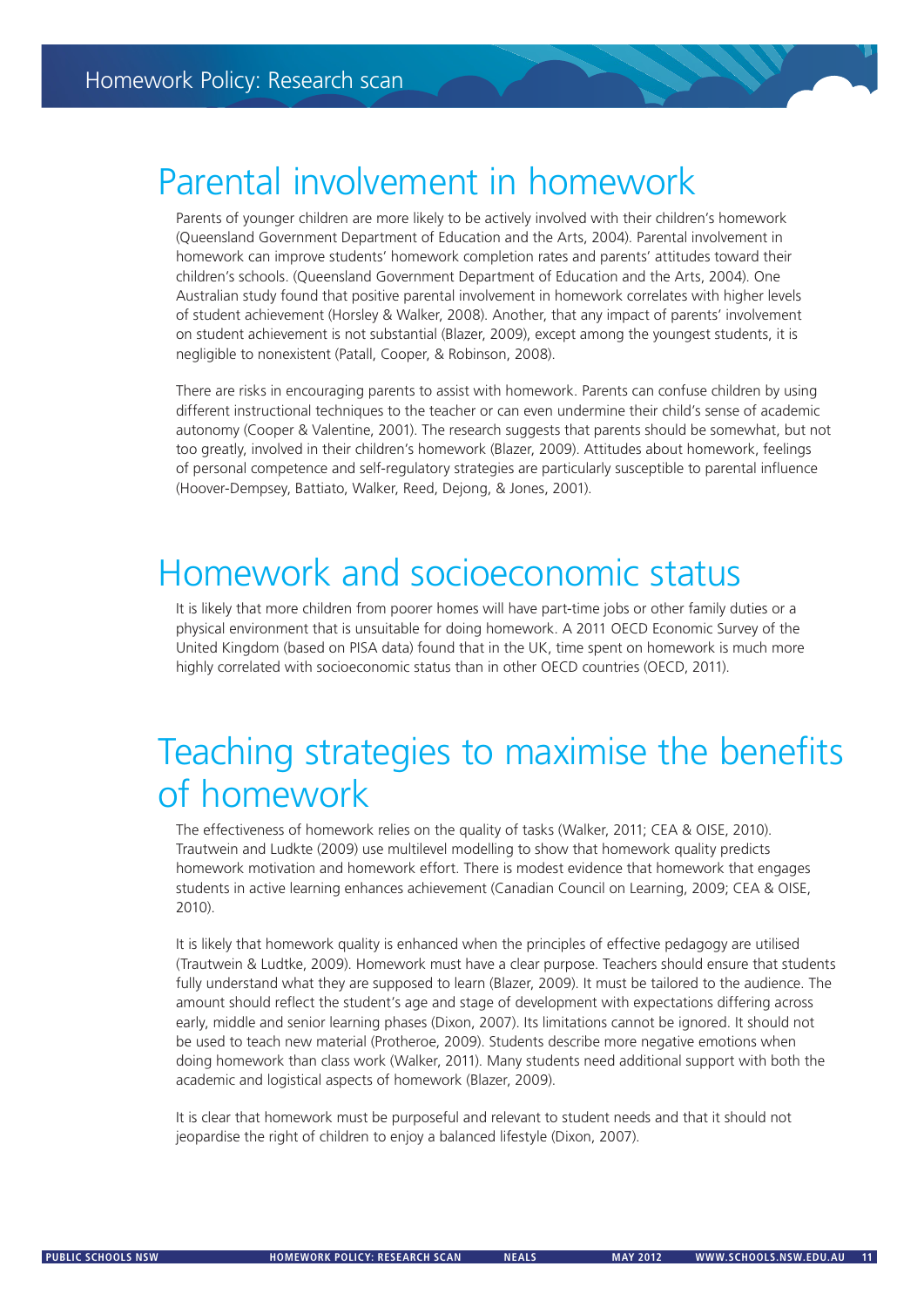

## Research limitations

The research on homework faces many inherent sources of uncertainty and variability. The fact that there are many different stakeholders and purposes makes empirical research difficult. Trautwein and Koller (2003) caution that many of the studies are conducted by teachers themselves who may overestimate the effects of homework (Cooper, Robinson & Patall, 2006; Rønning & Falch, 2011). In addition, homework can serve various purposes and involve tasks of different quality (Trautwein & Koller, 2003).

Homework is affected by more factors than most other instructional strategies: the home environment, student aptitude, motivation, and age may all influence homework's effect favourably or otherwise (Blazer, 2009). Regrettably, these inherent sources of uncertainty and variability are often not controlled in the research.

There is a lack of high-quality quantitative research in this field. Most studies are correlational not causal, so homework completion and achievement may be the result of other, unstudied variables (Blazer, 2009). Very few studies have considered interaction effects between homework and student characteristics (Trautwein & Koller, 2003).

The methodologies employed are weak. It is often teachers themselves who conduct the research. Student or parent reports are regularly the major source of data. While valuable sources of information, self-report data are not always reliable. Students may exaggerate and parents may be absent when the children do their homework (Blazer, 2009). A stronger quantitative evidence base is needed with theories of learning and instruction more often being employed in the research (Trautwein & Koller, 2003).

There is insufficient evidence demonstrating the effectiveness of many homework programs. Any correlation between homework and achievement is usually modest and can vanish altogether if more complex controls are applied to the data (Alanne & Macgregor, 2007).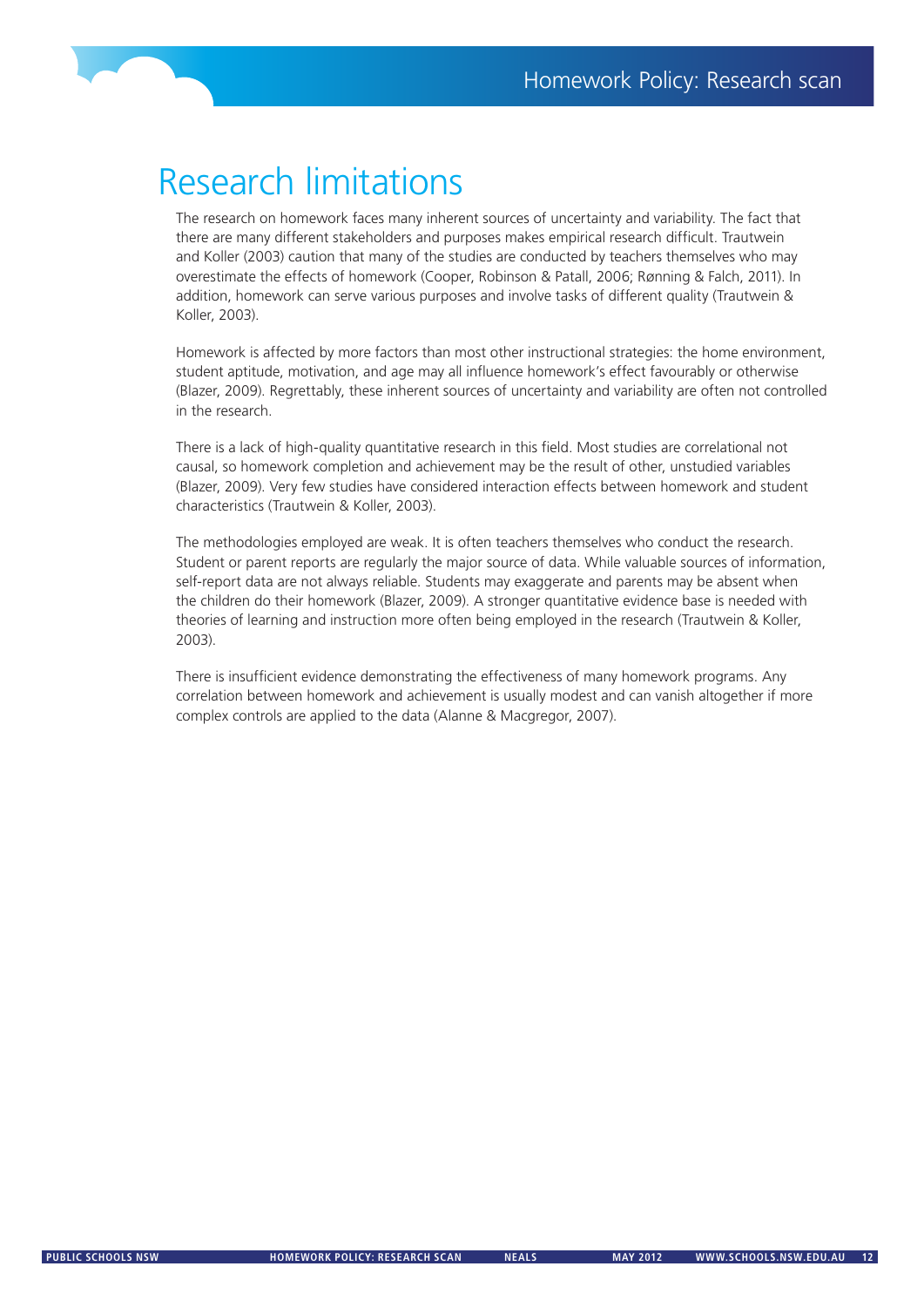## References

Alanne, N., & Macgregor, R. (2007). Homework: *The upsides and downsides – towards an effective policy and practice in Australian schools*. Retrieved December 23, 2011, from http://www.acsso.org. au/homework.pdf

Blazer, C. (2009). *Literature Review: Homework*. Miami: Miami Dade County Public Schools. Retrieved January 12, 2012, from http://drs.dadeschools.net/LiteratureReviews/Homework.pdf

Borgonovi, F., Ikeda, M., Park, S. & Programme for International Student Assessment & Organisation for Economic Co-operation and Development. (2011). Quality time for students: learning in and out of school. Paris: OECD

Canadian Council on Learning. (2009). *A systematic review of literature examining the impact of homework on academic achievement*. Retrieved January 12, 2012, from http://www.ccl-cca.ca/pdfs/ SystematicReviews/SystematicReview\_HomeworkApril27-2009.pdf

Canadian Education Association, & Ontario Institute for Studies in Education, University of Toronto. (CEO&OISE) (2010). *The Facts on Education: How Useful is Homework?* (2010). Retrieved January 13, 2012, from http://www.cea-ace.ca/sites/cea-ace.ca/files/cea-2010-foe-homework.pdf

Cooper, H. (1989). Synthesis of Research in Homework, *Educational Leadership*, 47, 3, 85-91.

Cooper, H., & Valentine, J. (2001). Using research to answer practical questions about homework. *Educational Psychologist*, 36, 143-153.

Cooper, H., Robinson, J., & Patall, E. (2006). Does homework improve academic achievement? A synthesis of research, 1987-2003. *Review of Educational Research*, 76, 1-62.

Dettmers, S., Trautwein, U., & Lüdtke, O. (2009). The relationship between homework time and achievement is not universal: Evidence from multilevel analyses in 40 countries. *School Effectiveness and School Improvement*, 20,375-405. EJ861792

Dixon, N., Parliamentary Library. (2007). *Homework for the 21st century*. Brisbane: Research Publications and Resources Section Queensland Parliamentary Library.

Eren, O., & Henderson, D. (2011). Are We Wasting Our Children's Time by Giving them More Homework?" *Economics of Education Review*, 30, 950-961. IZA Discussion Paper 5547. Retrieved January 13, 2012, from http://www.unlv.edu/projects/RePEc/pdf/0907.pdf

Forster, K. (2000). Homework: A bridge too far? *Issues in Educational Research*, 10(1), 21-37.

Hattie, J. (2009). Visible Learning: *A Synthesis of Over 800 Meta-Analyses Relating to Achievement*. London & New York: Routledge, Taylor & Francis Group.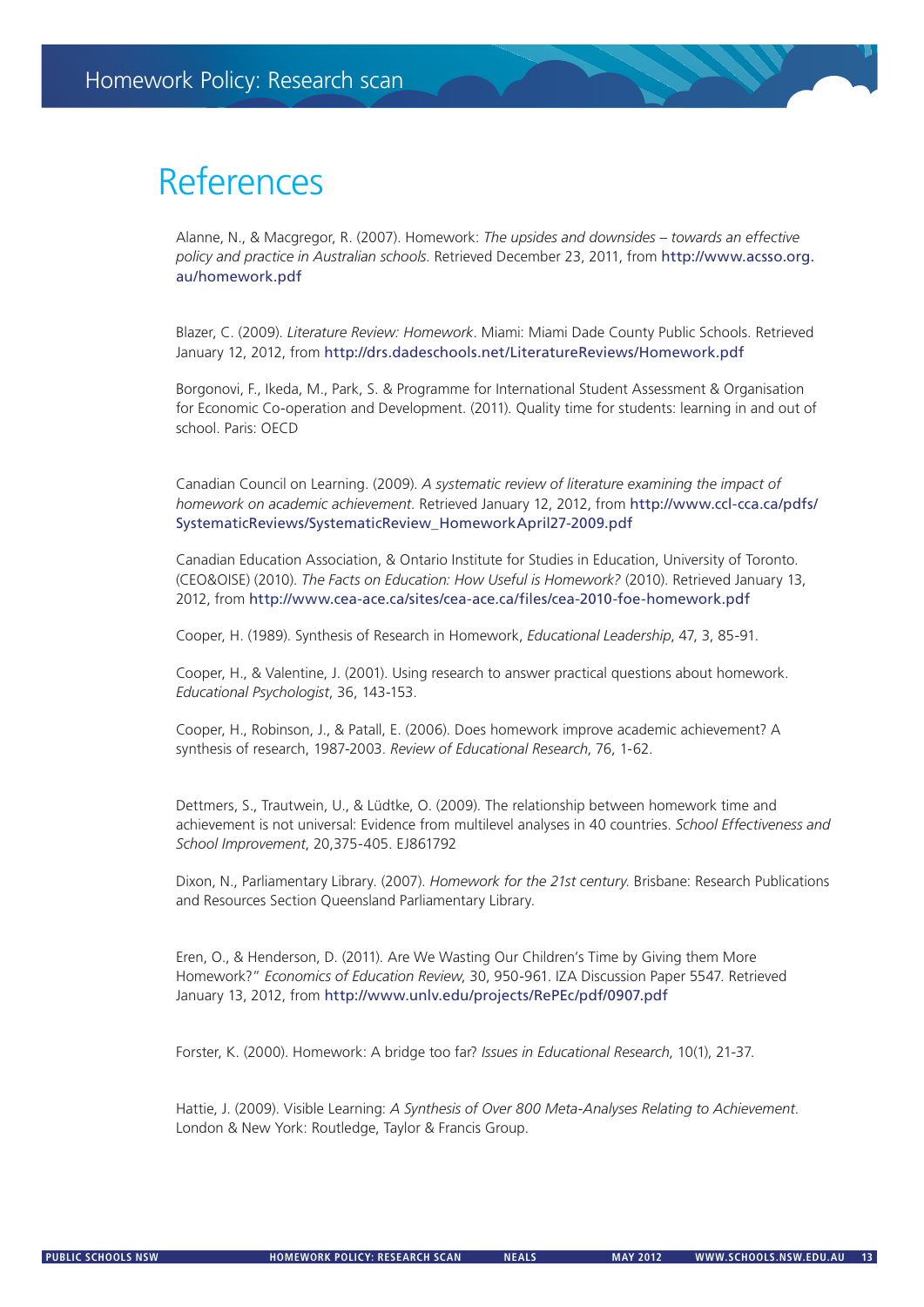

Her Majesty's Inspectorate for Education and Training in Wales. (2004). *Homework in primary and secondary schools*. Cardiff: Her Majesty's Inspectorate for Education and Training in Wales.

Hoover-Dempsey, K., Battiato, A., Walker, J., Reed, R., Dejong, J., & Jones, K. (2001). *Parental involvement in homework. Educational Psychologist*, 36, 195-210. Retrieved December 21, 2011, from http://www.vanderbilt.edu/peabody/family-school/papers/homework.pdf

Horsley, M., & Walker, R. (2008). Best practice in designing and managing after school homework support: A sociocultural interpretation of homework and affording learning through homework practices. In D. McInerney & A. Liem (Eds) *Teaching and learning: International best practice* (Vol. 8, 79–109). Greenwich, CT: Information Age Publishing.

Institut für Erziehungswissenschaft. (n.d.) Project HALO: *Homework as Learning Opportunities*. Retrieved January 13, 2012, from http://www.uni-tuebingen.de/fakultaeten/wirtschafts-undsozialwissenschaftliche-fakultaet/faecher/erziehungswissenschaft/abteilungen/empirischebildungsforschung-und-paedagogische-psychologie/forschung/halo.html

Moorman, C., & Haller, T. (2011). *Synthesis of Research Findings on Homework*. Retrieved January 12, 2012, from http://www.janebluestein.com/articles/hw\_research.html. NSW Department of Education. (1968). Handbook: Instructions and Information for the Guidance of Teachers. Sydney: Government Printer.

Organisation for Economic Co-operation and Development & Programme for International Student Assessment. (2004). *Learning for tomorrow's world: first results from PISA 2003*. Paris: OECD. Retrieved January 13, 2012, from http://www.pisa.oecd.org/dataoecd/1/60/34002216.pdf

Organisation for Economic Co-operation and Development (2011). OECD *Economic Surveys: United Kingdom*. Paris: Organization for Economic Co-operation and Development. Retrieved January 13, 2012, from http://www.oecd-ilibrary.org/economics/oecd-economic-surveys-united-kingdom-2011\_ eco\_surveys-gbr-2011-en

Patall, E., Cooper, H., & Robinson, J. (2008). Parent Involvement in Homework: A Research Synthesis. *Review of Educational Research*, 78(4), 1039-1101.

Programme for International Student Assessment & Organisation for Economic Co-operation and Development (2010). *Mathematics teaching and learning strategies in PISA*. Paris: OECD, Paris. Retrieved January 14, 2012, from http://www.oecd.org/dataoecd/28/20/46052236.pdf

Protheroe, N. (2009). Good Homework Policy. *Principal* September/October 2009.

Queensland Government Department of Education and the Arts. (2004). *Homework Literature Review*. Summary of Key Research Findings. Brisbane: Queensland Government Department of Education and the Arts.

Rønning, M., & Falch, T. (2011). Homework assignment and student achievement in OECD countries. *Working Paper Series*. No. 5/2011. Department of Economics, Norwegian University of Science and Technology. Retrieved January 13, 2012, from http://EconPapers.repec.org/RePEc:nst:samfok:11411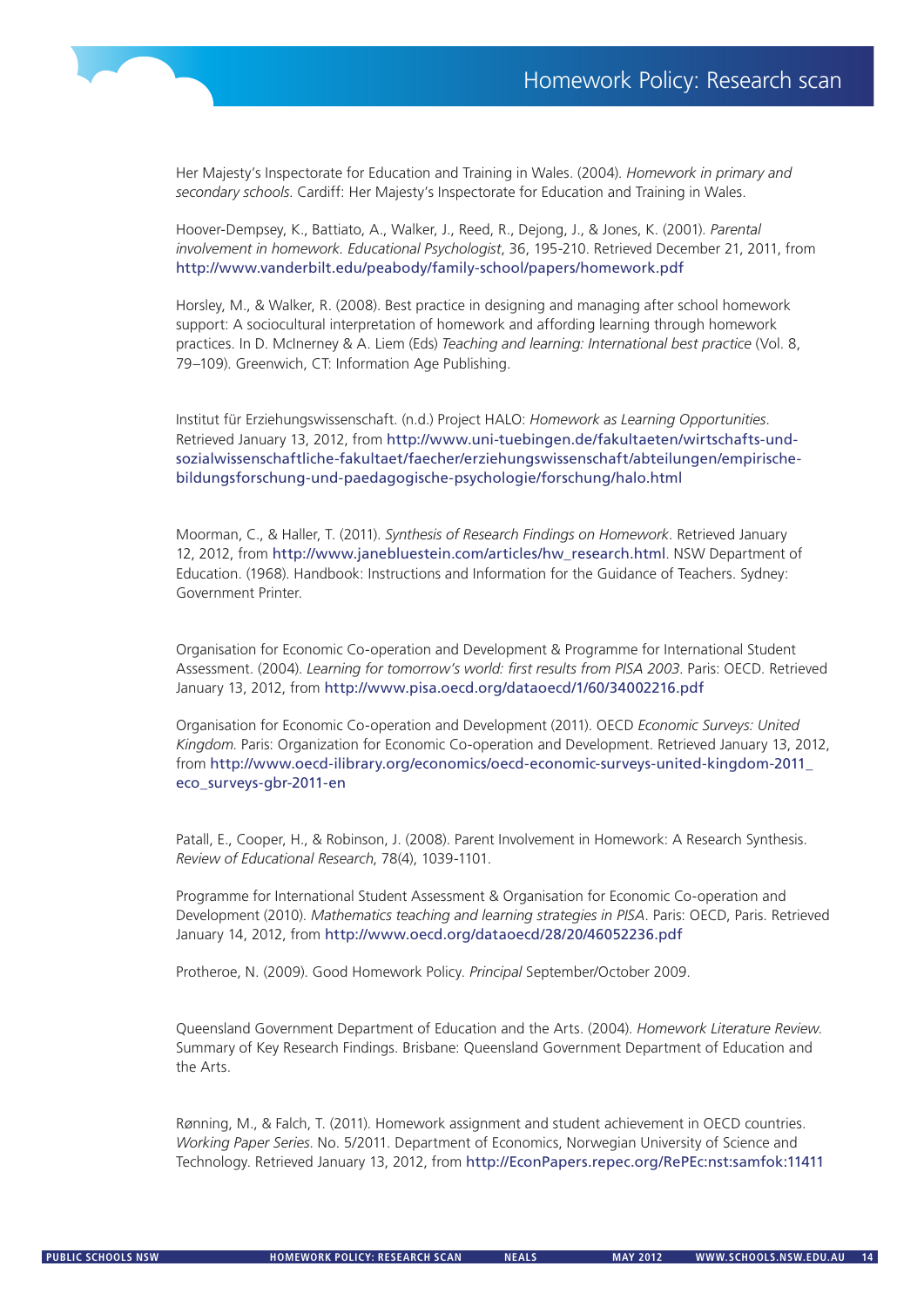*The Education Gazette*. (1951, November 1). pp 368-369.

Trautwein, U., & Koller, O. (2003). The Relationship Between Homework and Achievement - Still Much of a Mystery. *Educational Psychology Review*, 15(2), 115-145.

Trautwein, U., & Lüdtke, O. (2009). Predicting homework motivation and homework effort in six school subjects: The role of person and family characteristics, classroom factors, and school track. *Learning and Instruction*, 19, 243-258.

Trautwein, U., Lüdtke, O., Pieper, S. (n.d.) *Learning Opportunities Provided by Homework* (HALO). Retrieved January 12, 2012 from http://www.mpib-berlin.mpg.de/en/research/concluded-areas/ educational-research/research-area-i/homework-halo

Trautwein, U., Schnyder, I., Niggli, A., Neumann, M., & Ludtke, O. (2009). Chameleon effects in homework research: The homework–achievement association depends on the measures used and the level of analysis chosen. *Contemporary Educational Psychology*, 34(1), 77-88.

Walker, R. (2011, September 24). Should children do traditional homework? *The Sydney Morning Herald*. Retrieved January 13, 2012, from http://www.smh.com.au/opinion/the-question/should-childrendo-traditional-homework-20110923-1kpaj.html#ixzz1jHvlqLNj